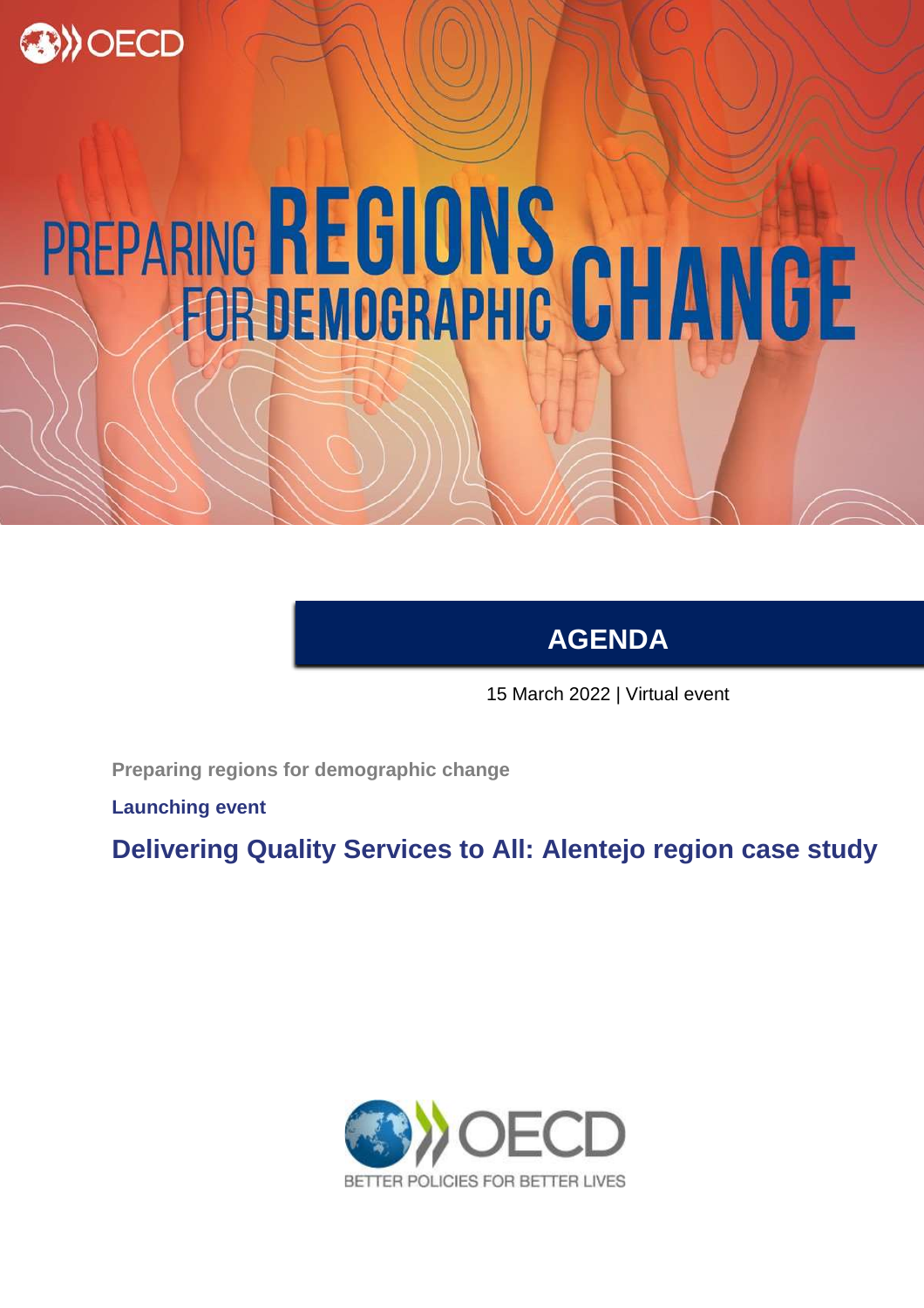## **Delivering Quality Services to All: Alentejo region case study**

### **■ What's the issue?**

In the framework of the OECD workstream *Preparing Regions for Demographic Change*, the project *Delivering Quality Services to All: Alentejo region case study* aims to provide the Portuguese region of Alentejo with a case study on the provision of education services in rural areas and related sectoral and regional development policies to inform regional development strategies. The study focuses on two main policy areas: multi-level governance arrangement and forward-looking planning for the provision of education services. This meeting will launch the case study of the project.

### **■ When? Where?**

Tuesday 15 March 2022, 15:30 – 17:15 (CET/Paris time) / 14:30 – 16:15 (WET/Lisbon time)

The event will be virtual and can be followed via Zoom. Please register below:

**[REGISTRATION](https://meetoecd1.zoom.us/webinar/register/WN_azZ_MLdKTVCNKtsFy_eP6Q)**

### **■ What will be discussed?**

This event will bring to an end the project *Delivering Quality Services to All: Alentejo region case study*, which started in February 2021. It will discuss rural depopulation challenges and will bring together policy makers from Portugal and other OECD regions, as well as international experts, to share experiences of best practices in managing demographic change in rural areas.

### **Contact**

Email us at [marc.bournisiendevalmont@oecd.org](mailto:marc.bournisiendevalmont@oecd.org)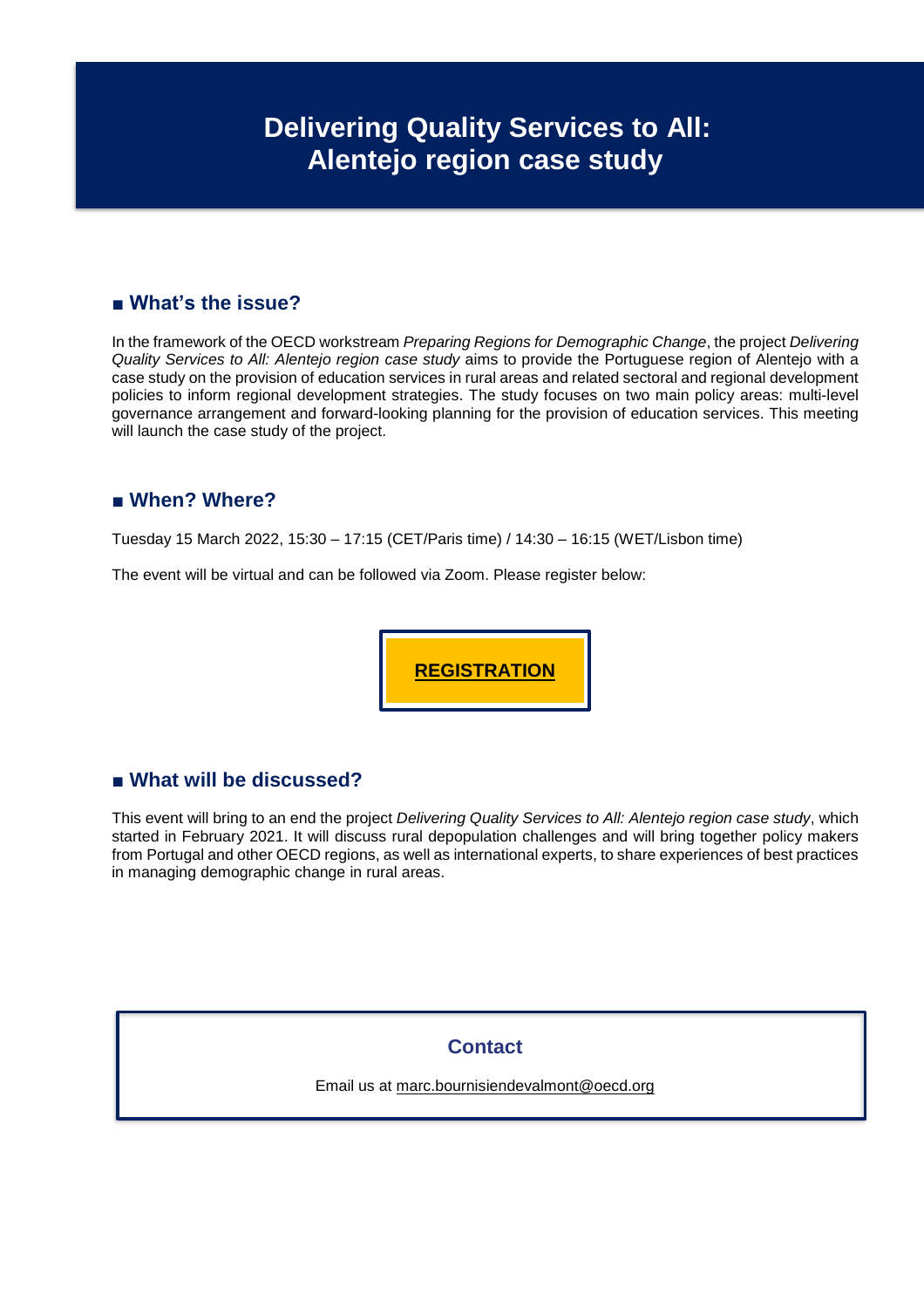# **Agenda (CET/Paris time)**

| $15:20 - 15:30$ |                  | <b>Registration</b><br>(for virtual attendees, please join the meeting 10 minutes before the start)                                                                                                                                                                                                                                                                                                                                                                                                                                                                                                                                                                                      |
|-----------------|------------------|------------------------------------------------------------------------------------------------------------------------------------------------------------------------------------------------------------------------------------------------------------------------------------------------------------------------------------------------------------------------------------------------------------------------------------------------------------------------------------------------------------------------------------------------------------------------------------------------------------------------------------------------------------------------------------------|
|                 | <b>MODERATOR</b> | Jose Enrique Garcilazo, Deputy Head pf Division, Regional Development and Multi-level<br>Governance, OECD Centre for Entrepreneurship, SMEs, Regions and Cities                                                                                                                                                                                                                                                                                                                                                                                                                                                                                                                          |
| $15:30 - 15:45$ |                  | <b>Welcome high-level remarks</b>                                                                                                                                                                                                                                                                                                                                                                                                                                                                                                                                                                                                                                                        |
|                 | <b>SPEAKERS</b>  | Dorothée Allain-Dupré, Head of Division, Regional Development and Multi-level<br>Governance, OECD Centre for Entrepreneurship, SMEs, Regions and Cities<br>Carmen Carvalheira, Vice-President, Alentejo Regional Coordination and Development<br>Commission (CCDR-A)<br>Duarte Rodrigues, Vice-President, Portuguese Agency for Development and Cohesion<br>(AD&C)                                                                                                                                                                                                                                                                                                                       |
| $15:45 - 16:00$ |                  | Delivering education services in a multi-level governance context in Alentejo: an<br><b>OECD perspective</b>                                                                                                                                                                                                                                                                                                                                                                                                                                                                                                                                                                             |
|                 | <b>SPEAKERS</b>  | Marc Bournisien de Valmont, Policy Analyst, Regional and Rural Policy Unit, OECD<br>Centre for Entrepreneurship, SMEs, Regions and Cities<br>Isidora Zapata, Policy Analyst, Decentralisation, Subnational Finance and Infrastructure<br>Unit, OECD Centre for Entrepreneurship, SMEs, Regions and Cities                                                                                                                                                                                                                                                                                                                                                                                |
| $16:00 - 16:15$ |                  | Lessons for quality service delivery from international experiences                                                                                                                                                                                                                                                                                                                                                                                                                                                                                                                                                                                                                      |
|                 | <b>SPEAKERS</b>  | Paz Díaz Nieto, Director General, European Funds, Regional Ministry of Economy and<br>Finance, Government of Cantabria, Spain<br>Mari Sjöström, Senior Adviser in education, Association of Finnish Local and Regional<br>Authorities (AFLRA), Finland<br>Steve Wright, Principal Researcher, Vectos/SLR, United Kingdom                                                                                                                                                                                                                                                                                                                                                                 |
| $16:15 - 16:45$ |                  | Panel discussion with representatives from Portugal and Alentejo                                                                                                                                                                                                                                                                                                                                                                                                                                                                                                                                                                                                                         |
|                 | <b>SPEAKERS</b>  | <b>Pedro Abrantes, Deputy Director-General, Directorate-General for Education and</b><br>Science Statistics, Ministry for Education, Government of Portugal<br>Tânia Mourato, Director, Department for Cooperation and Financial Affairs, Directorate<br>General of Local Authorities (DGAL)<br>Nuno Oliveira Romão, Coordinator, Agency for Development and Cohesion (AD&C)<br>Joaquim Fialho, Director, Directorate of Regional Development Services, Alentejo<br>Regional Coordination and Development Commission (CCDR-A)<br>Fernando Romba, First Secretary, Intermunicipal Community of Baixo Alentejo (CIMBAL)<br>Sónia Andrade, Director, Redondo School Group, Alentejo Central |
| $16:45 - 17:10$ |                  | <b>Open discussion</b>                                                                                                                                                                                                                                                                                                                                                                                                                                                                                                                                                                                                                                                                   |
|                 |                  | Open discussion between the different stakeholders<br>Q&A                                                                                                                                                                                                                                                                                                                                                                                                                                                                                                                                                                                                                                |
| $17:10 - 17:15$ |                  | <b>Closing remarks</b>                                                                                                                                                                                                                                                                                                                                                                                                                                                                                                                                                                                                                                                                   |
|                 | <b>SPEAKER</b>   | Isabelle Chatry, Head of Unit, Decentralisation, Subnational Finance and Infrastructure,<br>OECD Centre for Entrepreneurship, SMEs, Regions and Cities                                                                                                                                                                                                                                                                                                                                                                                                                                                                                                                                   |